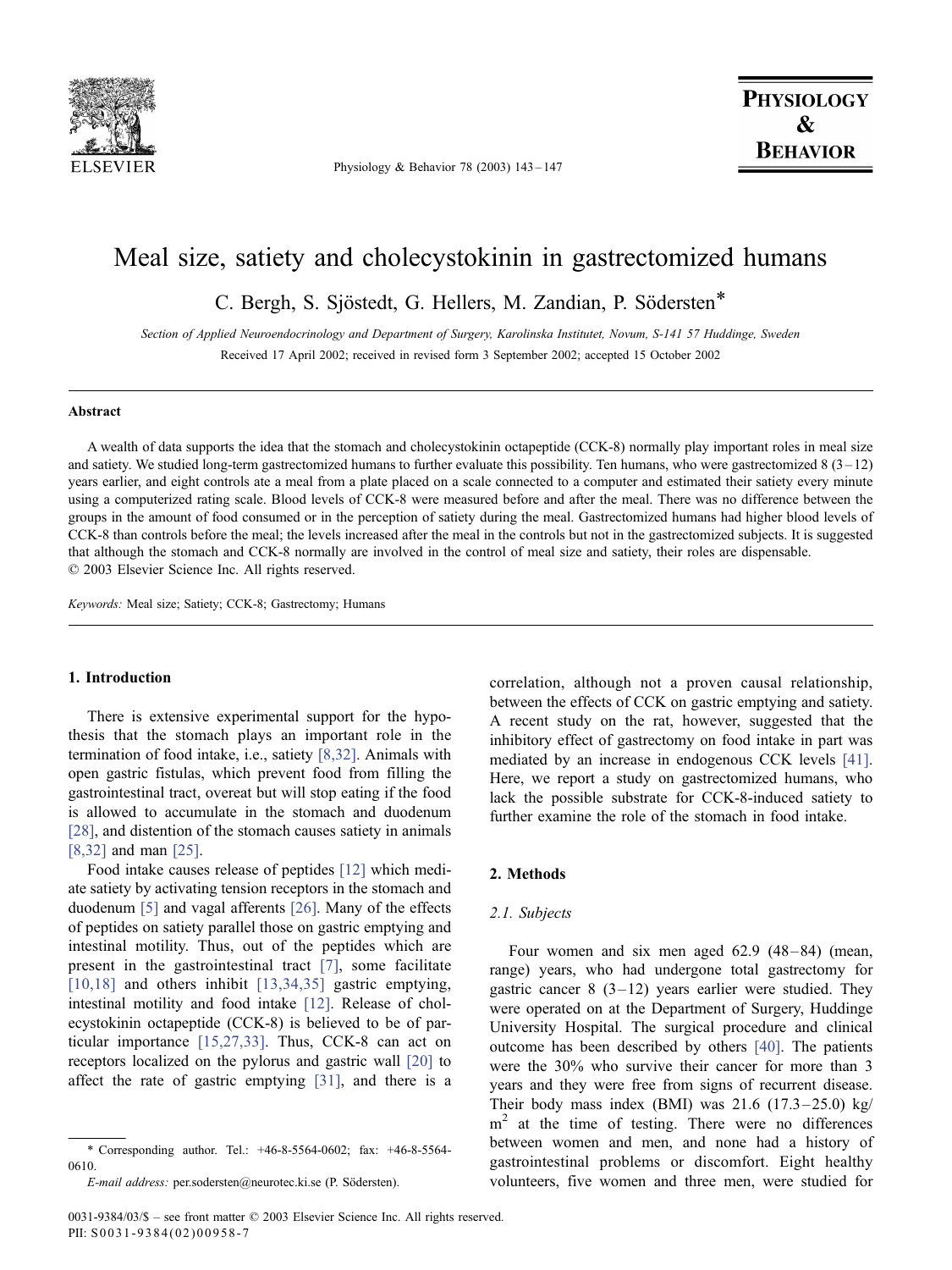comparison. They were selected out of a larger group that was studied to obtain data on normal eating behavior and satiety. They were comparable with regard to BMI [24.3  $(17.4-32.0)$  kg/m<sup>2</sup>] but were somewhat younger [56.0  $(46 - 71)$  years]. The reason for this difference, which is not statistically significant, is that it was difficult to recruit old subjects. However, the slight difference in age is probably of no importance, because there is no correlation between food intake and age in subjects more than 40 years old (Bergh et al., unpublished results on 18 men and 21 women).

The study was approved by the Ethics Committee of the Karolinska Institutet.

# 2.2. Behavioral tests

The subjects were instructed to follow their normal breakfast procedures. They came to the laboratory 2 h before testing. They were served fish and potatoes (320 kJ,  $6.5$  g protein,  $7.0$  g carbohydrate and  $2.5$  g fat $/100$  g; Findus, Bjuv, Sweden) between 11:00 a.m. and 1:00 p.m. The food conformed to their diet habits and they made the choice out of other options (meat dishes of approximately the same caloric density). They served themselves on a plate placed on a balance, which was lowered on the surface of a table. They were allowed to eat as much/as little as they chose to do. The balance was connected to a computer that recorded the weight loss of the plate during the meal. At 1 min intervals, the subject was asked to estimate her/his satiety on a scale ranging from 0 to 10 which appeared on a monitor [\[1\].](#page-3-0) The computer stored the satiety ratings. This device, Mandometer, allows simultaneous recording of food intake and satiety.

Before and after the meal, all subjects were asked to estimate the thought of eating on a continuum from very repulsive (0) to very tempting (10) and their feeling of hunger on a continuum from not hungry at all (0) to very hungry (10). Subjects indicated their estimation by making a mark on a 10-cm-long analogue scale and the value was recorded as the closest 0.5 cm.

## 2.3. Assay of CCK-8

A blood sample was taken from each subject before and after the meal, and the sample was immediately centrifuged and the plasma was stored at  $-70$  °C until analyzed for CCK-8 using a previously described method [\[24\].](#page-3-0)

## 2.4. Data analysis

In the descriptive statistics in the Subjects section above, ranges were used to show minima and maxima. There were no differences between men and women and the results were therefore combined. The amount of food consumed, the duration of the meal, the level of satiety, the thought of eating, the feeling of hunger and plasma levels of CCK-8

are expressed as means  $\pm$  S.E. Between-group comparisons were made with the Mann-Whitney  $U$  test, and withingroup comparisons were made with the Wilcoxon matched pairs signed ranks test.

The duration of the meal was set as 100% for each subject and the amount of food consumed and the level of satiety at 0%, 25%, 50%, 75% and 100% of the meal was calculated. If these percentages did not coincide temporarily with a satiety rating, the mean between the proceeding and subsequent ratings was used. These calculations allow comparison between eating rate and the rate at which satiety develops. The groups were then compared with one-way ANOVA.

## 3. Results

A gastrectomized man was excluded from the satiety comparisons. He ate 400 g but said that he never experienced satiety or hunger. His satiety ratings varied between 0.5 and 0.7 during the meal.

The gastrectomized subjects ate somewhat less than controls, but the difference was not statistically significant (Table 1). There was no difference in the duration of the meal or in the level of satiety perceived between gastrectomized and control subjects by the end of the meal (Table 1). The thought of eating was significantly less tempting, and the subjects estimated their hunger as significantly less intense after the meal, and there was no difference between the gastrectomized and the control subjects (Table 1).

The level of CCK-8 before the meal was higher in the gastrectomized subjects than in the control subjects. While control subjects showed an increased level of CCK-8 after the meal, the gastrectomized subjects did not (Table 1).

The rate of eating was somewhat, but not significantly, lower among the gastrectomized subjects than among con-

Table 1

Food intake, meal duration, satiety, thought of eating, feeling of hunger and plasma concentration of cholecystokinin octapeptide (CCK-8) in 10 gastrectomized and eight control subjects

| Meal                             | Gastrectomized   |                 | Controls      |                |
|----------------------------------|------------------|-----------------|---------------|----------------|
|                                  | <b>Before</b>    | After           | Before        | A fter         |
| Food consumed $(g)$              |                  | $211 \pm 28$    |               | $270 \pm 30$   |
| Duration of meal (min)           |                  | $9.2 \pm 1.1$   |               | $10.2 \pm 0.9$ |
| Satiety <sup>a</sup>             | 0                | $5.3 \pm 0.8*$  | $\Omega$      | $4.8 \pm 0.7*$ |
| Thought of eating <sup>a,b</sup> | $8.5 \pm 0.5$    | $4.5 \pm 1.2$ * | $9.0 \pm 0.8$ | $4.0 \pm 1.0*$ |
| Hunger <sup>a,c</sup>            | $6.0 \pm 1.1$    | $1.0 \pm 0.3$ * | $7.0 \pm 1.5$ | $1.5 \pm 0.4*$ |
| $CCK-8$ (pmol/l)                 | $8.7 \pm 0.5$ ** | $8.8 \pm 0.5$   | $5.5 \pm 0.6$ | $8.2 \pm 0.7*$ |

<sup>a</sup> Based on nine gastrectomized subjects.<br><sup>b</sup> Estimated from very repulsive (0) to very tempting (10).

 $\degree$  Estimated from not hungry at all (0) to very hungry (10). Values are  $means \pm S.E.$ 

 $*$   $P < .01$  compared to before the meal.

\*\*  $P < 01$  compared to controls.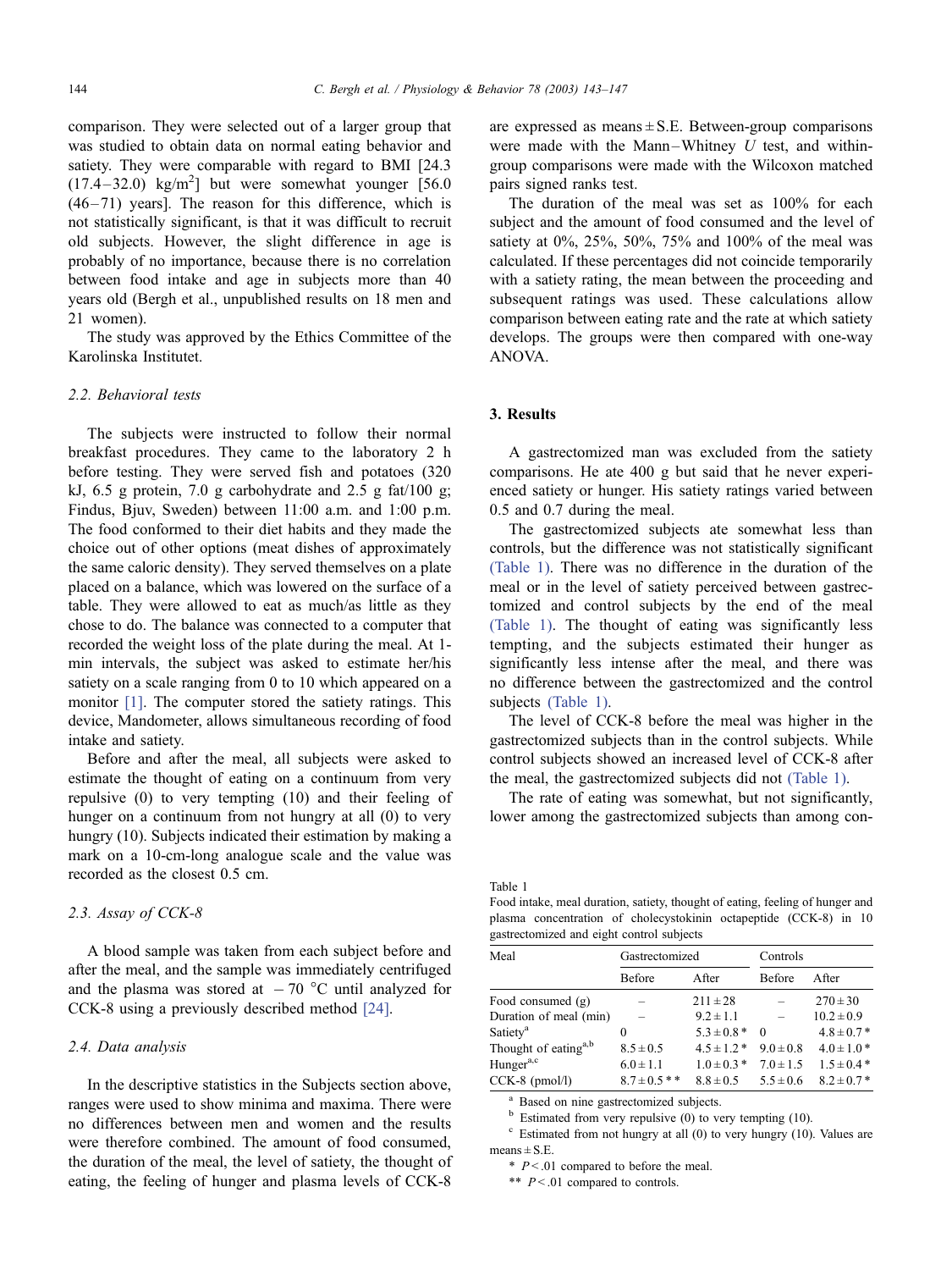

Fig. 1. Food intake and perception of satiety in 10 gastrectomized humans and in eight intact controls. Satiety was rated on a scale from 0 to 10 at 1 min intervals during ongoing eating, and the duration of the meal was set at 100% for each subject. Values are means  $\pm$  S.E. The satiety ratings from one gastrectomized subject were excluded.

trols, and the development of satiety was virtually identical (Fig. 1).

## 4. Discussion

Although there is overwhelming evidence that the stomach is involved in satiety [\[8,32\],](#page-3-0) postpyloric factors are also likely to contribute both in animals [\[29\]](#page-4-0) and humans [\[30\].](#page-4-0) For example, the effect of gastric distention on hunger and energy intake in humans is relatively short-lived [\[25\],](#page-3-0) lipid stimulation of the duodenum, jejunum or ileum inhibits food intake [\[14,37\]](#page-3-0) and surgical bypass of the jejunum and ileum decreases food intake and reduces the desire to eat [\[22\].](#page-3-0)

The gastrectomized subjects in the present study estimated that eating is as tempting before the meal and as repulsive after the meal as controls. Similarly, they estimated that their hunger is higher before than after the meal in a manner that was not different from that of controls. In addition, they ate about the same amount of food at the same time and experienced satiety in the same way as intact controls. A gastrectomized man said that he never experienced satiety or hunger, and although he consumed a substantial amount of food, he reported no increase in satiety. We can offer no explanation for the absence of satiety and hunger in this individual, although one wonders why, if he did not feel satiated, he stopped eating, or indeed why he started to eat if he did not feel hungry.

We do not think that the fact the subjects in this study were tested only once undermines the validity of our results. There is little intraindividual variation in human eating behavior tested under conditions which are similar to those used in the present study [\[38\],](#page-4-0) and all of our subject consumed an amount of food comparable to that of the 40-or-more-year-old men  $(300 \pm 11 \text{ g})$  and women  $(227 \pm 18 \text{ g})$ g) mentioned in the Methods section. However, it is possible that differences in some other aspect of ingestive behavior, such as intermeal intervals or sensitivity to food deprivation, exist between gastrectomized and intact subjects.

Thus, although the stomach is a part of the substrate for satiety in normal conditions, its function can be replaced. A similar observation on the role of the stomach in hunger was made long ago [\[36\].](#page-4-0) However, the patients in our study were examined 8 years after the removal of the stomach, and alterations in food intake, probably as a consequence of malabsorption, have been reported in patients studied earlier after the operation (e.g., [\[2,3,17,36\]\)](#page-3-0). Satiety is normally signalled not only from the stomach but also from the gut [\[14,37\],](#page-3-0) and regeneration of vagal fibres, damaged during the operation, to sites distal to the pylorus [\[16\]](#page-3-0) might mediate gut-to-brain information long after gastrectomy.

CCK-8 is a possible physiological satiety peptide [\[33\].](#page-4-0) However, satiety was unaccompanied by an increase in blood levels of CCK-8 in the gastrectomized subject, whereas an increase was found in controls. Although the possibility of a localized release of CCK-8 within the gastrointestinal tract in the absence of a parallel release into the circulation cannot be excluded, these results suggest that the role of CCK-8, like that of the stomach, in satiety is redundant. By contrast, CCK receptor antagonist treatment partly reversed the reduction of food intake induced by gastrectomy in rats [\[41\].](#page-4-0) However, CCK-peptides were not measured in that study. In the present study, the levels of CCK-8 were higher before the meal in gastrectomized humans than in controls. Interestingly, a similar increase was reported in obese patients 20 years, but not 9 months after jejunoileal bypass surgery [\[21,22\].](#page-3-0) Possibly, intestinal feedback mechanisms, which are dependent upon local metabolic events [\[11\],](#page-3-0) are disrupted after gastrointestinal surgery.

CCK-peptides can affect satiety both by hormonal [\[23\]](#page-3-0) and paracrine mechanisms [\[4,9,39\]](#page-3-0) and at several sites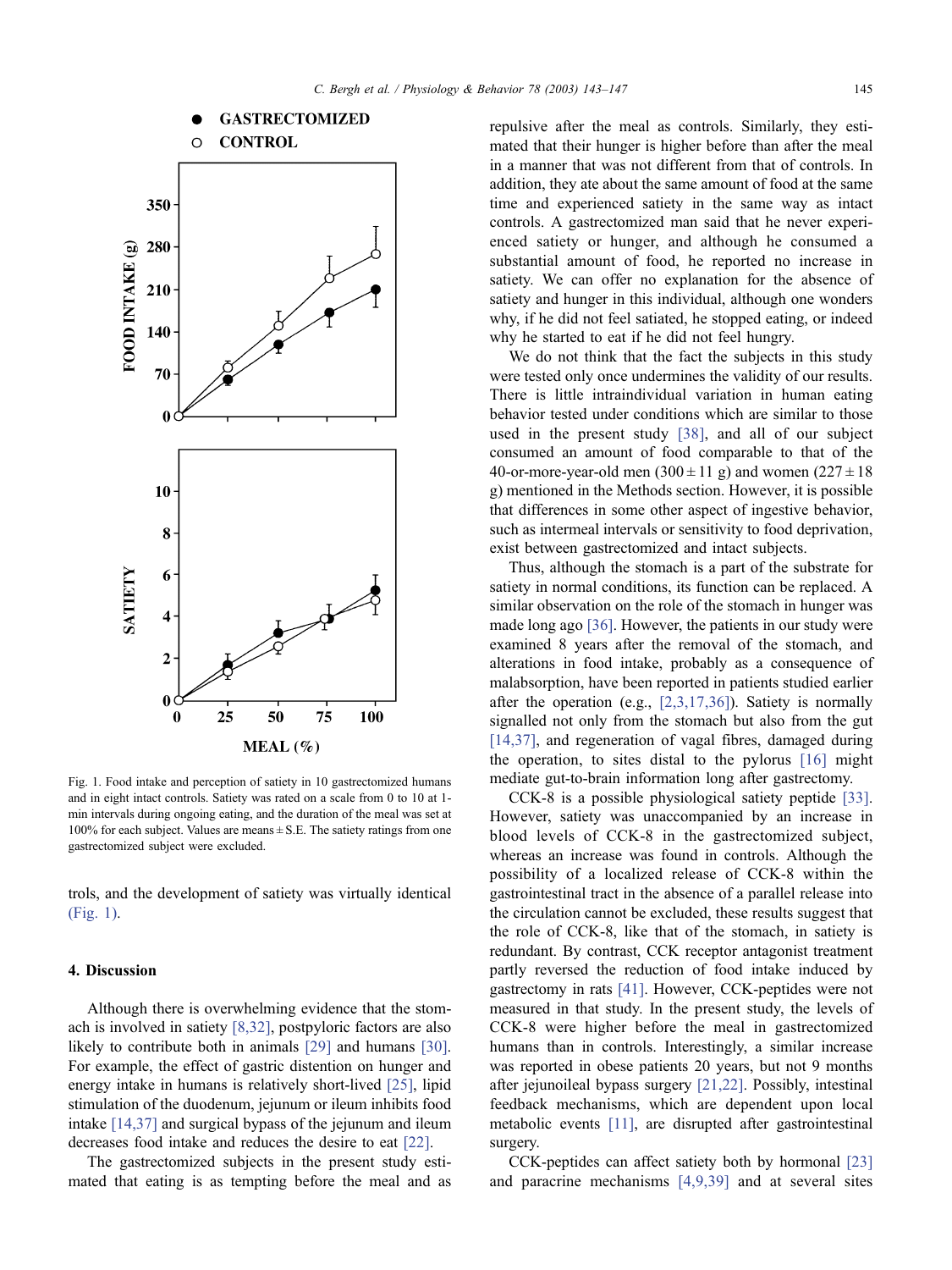<span id="page-3-0"></span>within the gastrointestinal tract [6]. Possibly, therefore, under normal conditions, many potential sites of action are exposed to the CCK that is released periprandially [19]. It seems unlikely that these sites are exposed to elevated levels of CCK in the absence of an increase in peripheral blood [19]. Our findings suggest instead that satiety occurred in the gastrectomized subjects via a CCK-independent mechanism, and therefore, that a normal mechanism of control had been replaced. Such replacement could be exerted by, for example, orosensory feedback, which can compensate for lack of gastric feedback [8]. This may be particularly true in a group of patients such as that studied here, in which the stomach was removed on average 8 years before the behavioral observations, thus allowing ample time for compensatory mechanisms to emerge.

Thus, the present study reemphasizes the possibility that there are probably redundant controls of food intake. The circumstances under which one control mechanism can serve a vicarious function for another, however, have not been explored. This seems an urgent task, as the existence of redundant controls makes it unlikely that the search for simplistic, pharmacologically based tools for weight control, all too common today, will be successful.

## Acknowledgements

This study was supported by AB Mando, the Swedish Research Council, the Swedish Foundation for Health Care Sciences and Allergy Research, DAGMAR, and the Karolinska Institutet. We thank Drs. G.J. Schwartz and G.P. Smith for valuable comments, Sofia Ljungberg and Inger C. Larsson of Findus, Svenska Nestle´ for supplying food and the patients and volunteers for participating.

#### References

- [1] Borg G. A category scale with ratio properties for intermodal and interindividual comparisons. In: Geissler H-G, Zabrodin YM, editors. Psychophysical judgment and the process of perception. Berlin: VEB Deutcher Verlag der Wissenschaften; 1987. p. 25 – 34.
- [2] Bradley EL, Isaacs J, Hersh T, Davidson ED, Millikan W. Nutritional consequences of total gastrectomy. Ann Surg 1975;182:415 – 29.
- [3] Braga M, Zuliani W, Foppa L, Di Carlo V, Cristallo M. Food intake and nutritional status after total gastrectomy: results of a nutritional follow-up. Br J Surg 1980;75:477 – 80.
- [4] Brenner L, Yox DP, Ritter RC. Suppression of sham feeding by intraintestinal nutrients is not correlated with plasma cholecystokinin elevation. Am J Physiol Regul Integr Comp Physiol 1993;264(33):  $R972 - 6.$
- [5] Cottrell DF, Iggo A. The responses of duodenal tension receptors in sheep to pentagastrin, cholecystokinin and some other drugs. J Physiol 1984;354:477 – 95.
- [6] Cox JE. Cholecystokinin satiety involves CCKA receptors perfused by the superior pancreaticoduodenal artery. Am J Physiol Regul Integr Comp Physiol 1998;274(43):R1390-6.
- [7] Dockray GJ. Physiology of enteric neurons. In: Johnson ED, editor. Physiology of the gastrointestinal tract. New York: Raven Press; 1994. p. 169 – 209.
- [8] Eisen S, Davis JD, Rauhofer E, Smith GP. Gastric negative feedback produced by volume and nutrient during a meal in rats. Am J Physiol Regul Integr Comp Physiol 2001;281:R1202 – 14.
- [9] Greenburg D, Smith GP, Gibbs J. Infusion of CCK-8 into hepatic portal vein fails to reduce food intake in rats. Am J Physiol Regul Integr Comp Physiol 1987;252(21):R1015 – 8.
- [10] Hallgren A, Flemström G, Hellström MP, Lördal M, Hellgren S, Nylander O. Neurokinin A increases duodenal mucosal permeability, bicarbonate secretion, and fluid output in the rat. Am J Physiol Gastrointest Liver Physiol 1997;273(36):G1077 – 86.
- [11] Hildebrand P, Petrig C, Burckhardt B, Ketterer S, Lengsfeld H, Fleury A, et al. Hydrolysis of dietary fat by pancreatic lipase stimulates cholecystokinin release. Gastroenterology 1998;114:123 – 9.
- [12] Hoebel BG. Neuroscience of appetitive behavior research: 25 years. Appetite 1997;29:119 – 33.
- [13] Imeryuz N, Yegen BC, Bozkurt A, Coskun T, Villanueva-Penacarrillo ML, Ulusoy NB. Glucagon-like peptide-1 inhibits gastric emptying via vagal afferent-mediated central mechanisms. Am J Physiol Gastrointest Liver Physiol 1997;273(36):G920 – 7.
- [14] Kahn MI, Read NW. The effect of duodenal lipid infusions upon gastric pressure and sensory responses to balloon distention. Gastroenterology 1992;102:467-73.
- [15] Kissileff HR, Pi-Sunyer T-X, Thornton J, Smith GP. C-terminal octapeptide of cholecystokinin decreases food intake in man. Am J Clin Nutr 1981;34:154-60.
- [16] Kressel M, Berthoud HR, Neuhuber WC. Vagal innervation of the rat pylorus: an anterograde tracing study using carbocyanine dyes and laser scanning confocal microscopy. Cell Tissue Res 1994;275:109-23.
- [17] Liedman B, Andersson H, Berglund B, Bosaeus I, Hugosson I, Olbe L, et al. Food intake after gastrectomy for gastric carcinoma: the role of a gastric reservoir. Br J Surg 1996;83:1138-43.
- [18] Lördal M, Johansson C, Hellström PM. Calcitonin gene-related peptide stimulates irregular spiking and transit of contents in the small intestine of the rat. Acta Physiol Scand 1990;138:429 – 30.
- [19] Mamoun AH, Bergström J, Södersten P. Cholecystokinin octapeptide inhibits carbohydrate but not protein intake. Am J Physiol Regul Integr Comp Physiol 1997;273(42):R972 – 80.
- [20] Moran TH. Receptor subtype and affinity state underlying the satiety actions of cholecystokinin (CCK). In: Cooper SJ, Clifton PC, editors. Drug receptor subtypes and ingestive behaviour. London: Academic Press; 1996. p.  $1 - 18$ .
- [21] Näslund E, Grybäck P, Hellström PM, Jacobsson H, Holst JJ, Theodorson E, et al. Gastrointestinal hormones and gastric emptying 20 years after jejunoileal bypass for massive obesity. Int J Obes 1997;  $21.387 - 92.$
- [22] Näslund E, Melin I, Grybäck P, Hägg A, Hellström PM, Jacobsson H, et al. Reduced food intake after jejunoileal bypass: a possible association with prolonged gastric emptying and changed gut hormones. Am J Clin Nutr 1997;66:26 – 32.
- [23] Qian M, Wu GS, Adem A, Johnson AE, Södersten P. CCK-8 can inhibit ingestive behavior by acting on the liver. Neuroreport 1999;  $10:359 - 62.$
- [24] Qureshi GA, Bednar I, Min Q, Södersten P, Silberring J, Nyberg F, et al. Quantitation and identification of two cholecystokinin peptides, CCK-4 and CCK-8s, in rat brain by HPLC and fast atom bombardment mass spectrometry. J Biomed Chromatogr 1993;7:251-5.
- [25] Rigaud D, Trostler N, Rozen R, Vallat T, Apfelbaum M. Gastric distention, hunger and energy intake after balloon implantation in severe obesity. Int J Obes 1995;19:489 – 95.
- [26] Schwartz GJ, Moran TH, White WO, Ladenheim EE. Relationships between gastric motility and gastric vagal afferent responses to CCK and GRP in rats differ. Am J Physiol Regul Integr Comp Physiol 1997; 272(41):R1726 – 33.
- [27] Schwizer W, Borovicka J, Kunz P, Fraser R, Kreiss C, D'Amato M, et al. Role of cholecystokinin in the regulation of liquid gastric emptying and gastric motility in humans: studies with the CCK antagonist loxiglumide. Gut 1997;41:500 – 4.